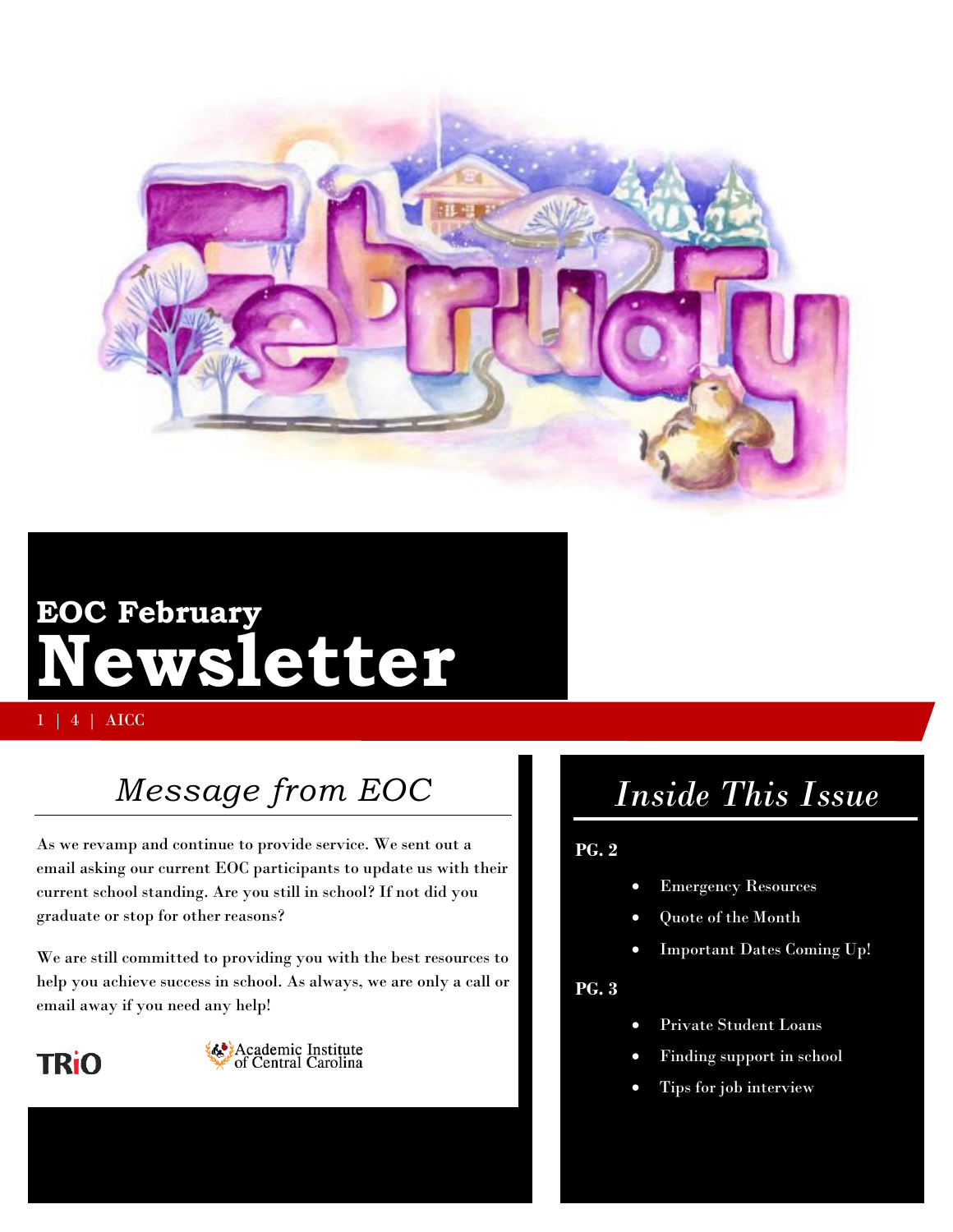### **Emergency Resources**

Crisis Assistance Ministry helps with emergency financial assistance for rent and utilities, a free store offering clothing, shoes and household items, as well as furniture and appliances.

All is needed is to submit an application with the required documents.

[Emergency Financial Assistance: Curbside -](https://www.crisisassistance.org/programs/basic-needs/emergency-financial-assistance/) Crisis [Assistance Ministry](https://www.crisisassistance.org/programs/basic-needs/emergency-financial-assistance/)

# "Challenges make you discover things about yourself that you never really knew."

-Cicely Tyson



### **Important Dates**

- CPCC: Online career services "It's a "MAJOR" Decision workshop Feb. 2nd
- CPCC: 1<sup>st</sup> day for 2<sup>nd</sup> Spring 12-week session and  $2<sup>nd</sup>$  4-week session – Feb. 7
- CPCC: Spring Break begins March 7, classes resume on March 14
- Gaston: Last day to add 13-week classes Feb. 4
- Gaston: last day to petition for spring commencement ceremony for Summer Graduates – Feb 11
- Gaston: First day of 2nd 5-week classes